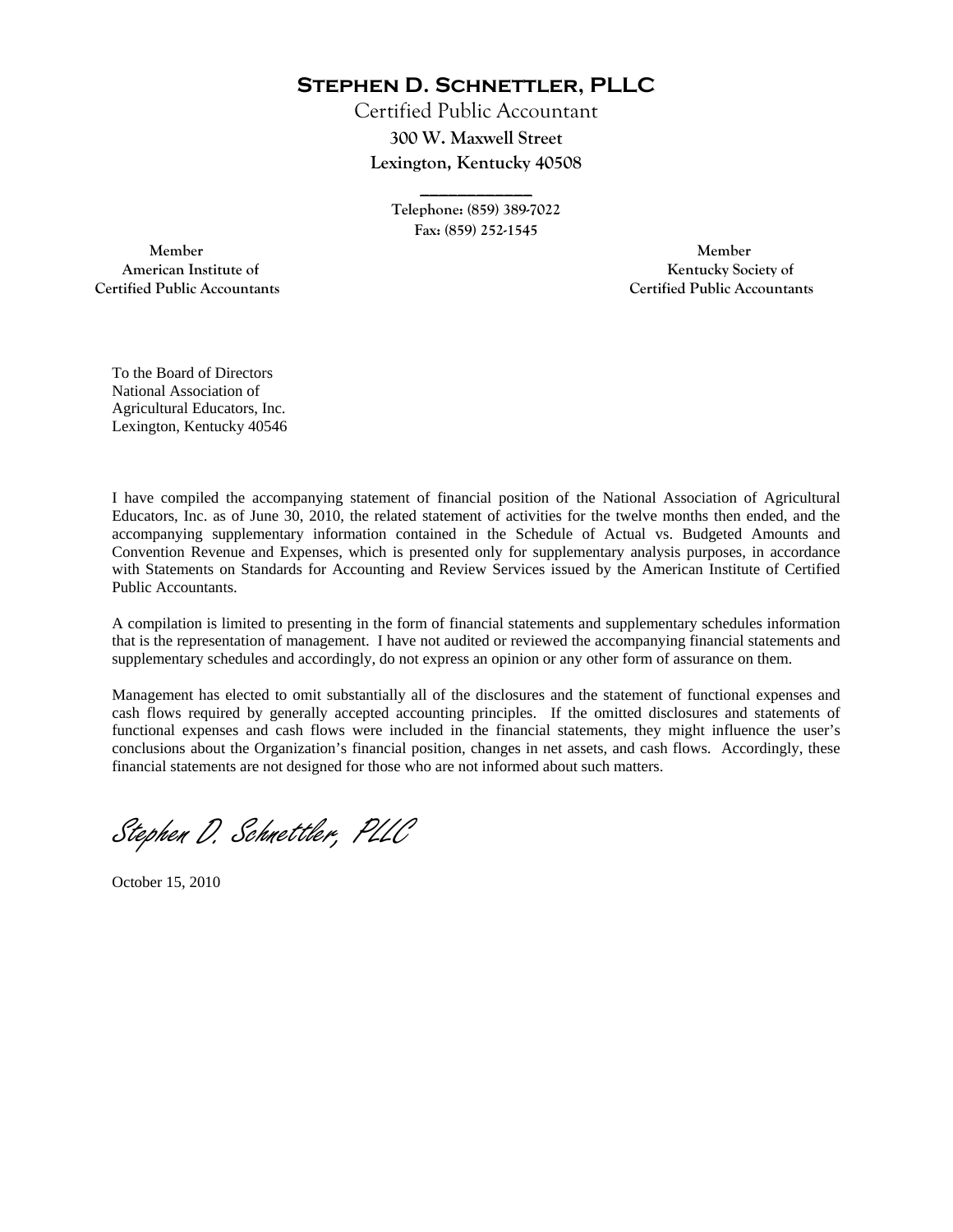# NATIONAL ASSOCIATION OF AGRICULTURAL EDUCATORS, INC. **Statement of Financial Position** June 30, 2010

| <b>ASSETS</b>                         |               |
|---------------------------------------|---------------|
| Cash on deposit                       | \$<br>27,394  |
| Investments - operating fund          | 333,184       |
| Investments - life membership fund    | 109,379       |
| Investments - legislative fund        | 368           |
| Investments - reserve fund            | 103,900       |
| Accounts receivable                   | 93,741        |
| Prepaid expenses                      | 13,317        |
| Property and equipment                | 10,709        |
| <b>TOTAL ASSETS</b>                   | \$<br>691,992 |
| <b>LIABILITIES AND NET ASSETS</b>     |               |
| <b>LIABILITIES</b>                    |               |
| Accounts payable                      | \$<br>51,624  |
| Accrued leave payable                 | 21,314        |
| Other current liabilities             | 9,113         |
| <b>TOTAL LIABILITIES</b>              | 82,051        |
| <b>NET ASSETS</b>                     |               |
| Unrestricted net assets:              |               |
| Current operation                     | 471,066       |
| Board designated for special purposes | 118,808       |
| Temporarily restricted net assets     | 1,860         |
| <b>CASE Project</b>                   | 18,207        |
| <b>TOTAL NET ASSETS</b>               | 609,941       |
| TOTAL LIABILITIES AND NET ASSETS      | \$<br>691,992 |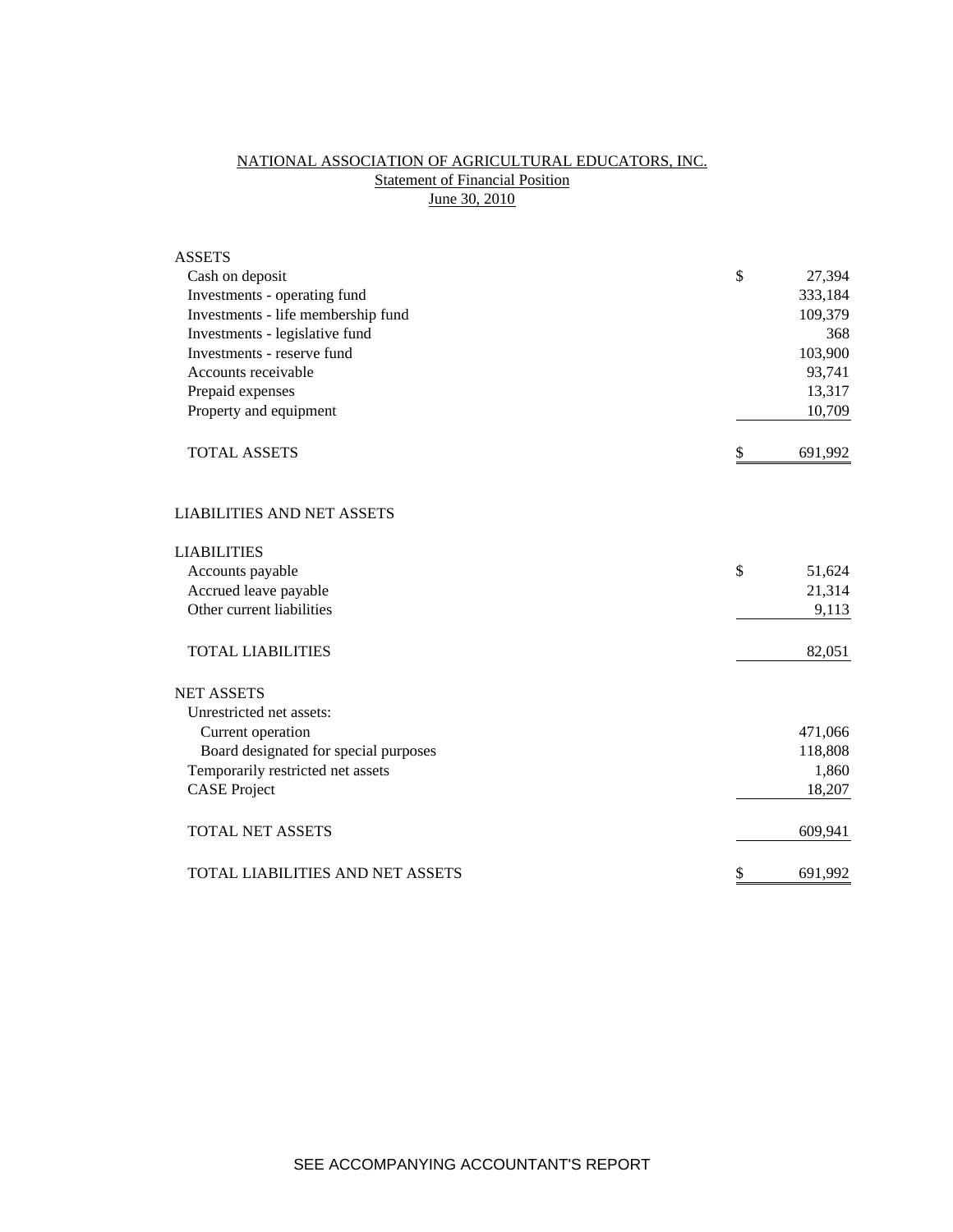### NATIONAL ASSOCIATION OF AGRICULTURAL EDUCATORS, INC. Statement of Activities For the Twelve Months Ended June 30, 2010

|                                       |         | Unrestricted |    |            |             |    |         |               |
|---------------------------------------|---------|--------------|----|------------|-------------|----|---------|---------------|
|                                       | Current |              |    | Board      | Temporarily |    | CASE    |               |
|                                       |         | Operations   |    | Designated | Restricted  |    | Project | Total         |
| Revenue, Gains and Losses             |         |              |    |            |             |    |         |               |
| Membership dues                       | \$      | 430,364      | \$ | 1,740      | \$          | \$ |         | \$<br>432,104 |
| Convention registration               |         | 83,892       |    |            |             |    |         | 83,892        |
| Sponsorship and awards                |         | 47,229       |    |            |             |    |         | 47,229        |
| Merchandise sales                     |         | 9,676        |    |            |             |    |         | 9,676         |
| Contributions                         |         |              |    |            | 700         |    |         | 700           |
| Management fees                       |         |              |    |            |             |    |         |               |
| Net realized and unrealized           |         |              |    |            |             |    |         |               |
| gains (losses) on securities          |         | 43.759       |    |            |             |    |         | 43,759        |
| Interest and dividends                |         | 7,778        |    |            |             |    |         | 7,778         |
| FFA Foundation projects               |         | 129,788      |    |            |             |    |         | 129,788       |
| Case Program income                   |         |              |    |            |             |    | 43,350  | 43,350        |
| Other income                          |         | 115,744      |    |            |             |    |         | 115,744       |
| Total Revenue, Gaines and Losses      |         | 868,230      |    | 1,740      | 700         |    | 43,350  | 914,020       |
| Net Assets Released from Restrictions |         |              |    |            |             |    |         |               |
| Total Revenue, Gains and Losses       |         |              |    |            |             |    |         |               |
| and Reclassifications                 |         | 868,230      |    | 1,740      | 700         |    | 43,350  | 914,020       |
| <b>Expenses</b>                       |         |              |    |            |             |    |         |               |
| General expenses                      |         | 602,679      |    |            |             |    |         | 602,679       |
| FFA Foundation projects               |         | 117,897      |    |            |             |    |         | 117,897       |
| <b>CASE</b> Program expenses          |         | L.           |    |            |             |    | 25,143  |               |
| Convention expenses                   |         | 116,363      |    |            |             |    |         | 116,363       |
| Total expenses                        |         | 836,939      |    |            |             |    | 25,143  | 836,939       |
| INCREASE (DECREASE) IN NET ASSETS     |         | 31,291       |    | 1,740      | 700         |    | 18,207  | 51,938        |
| NET ASSETS AT BEGINNING OF PERIOD     |         | 439,775      |    | 117,068    | 1,160       |    |         | 558,003       |
| NET ASSETS AT END OF PERIOD           | \$      | 471,066      | \$ | 118,808    | \$<br>1.860 | \$ | 18,207  | \$<br>609,941 |

SEE ACCOMPANYING ACCOUNTANT'S REPORT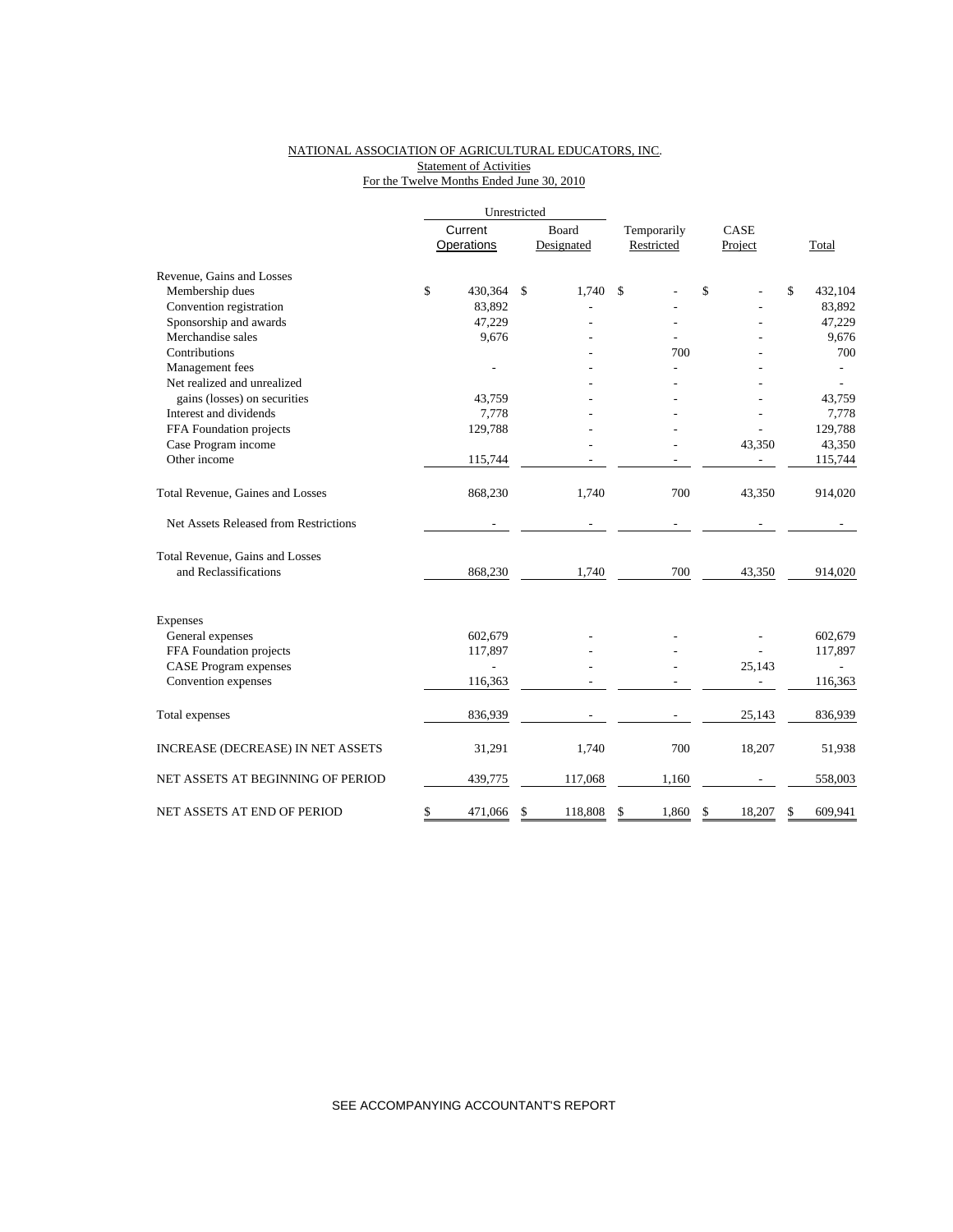#### NATIONAL ASSOCIATION OF AGRICULTURAL EDUCATORS, INC. For the Twelve Months Ended June 30, 2010 Schedule of Actual vs. Budget

|                                     | <b>MONTH</b><br><b>ACTUAL</b> |               | <b>MONTH</b><br><b>BUDGET</b> | <b>MONTH</b><br><b>VARIANCE</b> | YEAR TO DATE<br><b>ACTUAL</b> | <b>YEAR</b><br><b>BUDGET</b> | <b>YEAR</b><br><b>VARIANCE</b> |
|-------------------------------------|-------------------------------|---------------|-------------------------------|---------------------------------|-------------------------------|------------------------------|--------------------------------|
| <b>REVENUE</b>                      |                               |               |                               |                                 |                               |                              |                                |
| Member dues                         | \$<br>20,150                  | <sup>\$</sup> | 32,322 \$                     | $(12,172)$ \$                   | 400,854                       | - S<br>387,860               | S<br>12,994                    |
| Corporate membership dues           | 6,750                         |               | 2,688                         | 4,062                           | 31,250                        | 32,250                       | (1,000)                        |
| Delmar scholarships                 | 7,500                         |               | 625                           | 6,875                           | 7,500                         | 7,500                        | $\sim$                         |
| Foundation management fees          | ÷                             |               | ÷                             | $\sim$                          | $\overline{a}$                |                              | ÷                              |
| MBNA affinity credit card program   | 576                           |               | 58                            | 518                             | 1,072                         | 700                          | 372                            |
| Toyota vehicle lease management fee |                               |               |                               |                                 |                               |                              |                                |
| Interest and dividends              | 1,798                         |               | 500                           | 1,298                           | 6,590                         | 6,000                        | 590                            |
| Net realized and unrealized         |                               |               |                               |                                 |                               |                              |                                |
| gains (losses) on securities        | (16, 181)                     |               | $\overline{a}$                | (16, 181)                       | 43,759                        |                              | 43,759                         |
| Merchandise sales                   | 2,994                         |               | 708                           | 2,286                           | 9,676                         | 8,500                        | 1,176                          |
| Investment income, Life Fund        | 114                           |               | 125                           | (11)                            | 1,188                         | 1,500                        | (312)                          |
| Contributions, Legislative Fund     | ÷.                            |               | $\overline{\phantom{a}}$      | $\sim$                          | 700                           |                              | 700                            |
| Miscellaneous income                | $\overline{\phantom{a}}$      |               | 167                           | (167)                           | 3,000                         | 2,000                        | 1,000                          |
| National Teach Ag Campaign          |                               |               | ÷,                            |                                 | 46,721                        |                              | 46,721                         |
| Teacher crisis fund                 | 525                           |               | ÷                             | 525                             | 1,196                         |                              | 1,196                          |
| Risk management education           | ÷                             |               | 1,000                         | (1,000)                         | 14,376                        | 12,000                       | 2,376                          |
| AEM business manager stipend        | 4,000                         |               | ٠                             | 4,000                           | 4,000                         |                              | 4,000                          |
| Webinar revenue                     | $\sim$                        |               | 2,083                         | (2,083)                         | 4,100                         | 25,000                       | (20,900)                       |
| FFA Foundation project - TTTK       | 3,401                         |               | 4,658                         | (1,257)                         | 59,701                        | 55,900                       | 3,801                          |
| FFA Foundation project - OPAP       | 1,740                         |               | 1,075                         | 665                             | 13,144                        | 12,900                       | 244                            |
| FFA Foundation project - OMSP       | 1,698                         |               | 1,250                         | 448                             | 12,577                        | 15,000                       | (2, 423)                       |
| FFA Foundation project - OT         | 1,740                         |               | 1,075                         | 665                             | 12,205                        | 12,900                       | (695)                          |
| FFA Foundation project - OYM        | 1,698                         |               | 1,075                         | 623                             | 11,661                        | 12,900                       | (1,239)                        |
| FFA Foundation project - Greenhouse | $\overline{a}$                |               | ÷                             | L,                              | 20,500                        | $\overline{\phantom{a}}$     | 20,500                         |
| CASE program net income             | 20,294                        |               | ÷.                            | 20,294                          | 18,207                        | $\overline{a}$               | 18,207                         |
| Convention net income               | (2, 837)                      |               | 4,563                         | (7, 400)                        | 48,537                        | 44,750                       | 3,787                          |
|                                     |                               |               |                               |                                 |                               |                              |                                |
| <b>TOTAL REVENUE</b>                | 55,960                        |               | 53,972                        | 1,988                           | 772,514                       | 637,660                      | 134,854                        |
|                                     |                               |               |                               |                                 |                               |                              |                                |
| <b>EXPENSES</b>                     |                               |               |                               |                                 |                               |                              |                                |
| <b>Salaries</b>                     | 25,216                        |               | 18,914                        | 6,302                           | 239.124                       | 226,962                      | 12,162                         |
| Taxes and benefits                  | 5                             |               | 4,654                         | (4,649)                         | 54,635                        | 55,843                       | (1,208)                        |
| Computer service                    | 440                           |               | 125                           | 315                             | 713                           | 1,500                        | (787)                          |
| Telephone                           | 417                           |               | 333                           | 84                              | 5,000                         | 4,000                        | 1,000                          |
| Accounting                          | 450                           |               | 1,000                         | (550)                           | 12,400                        | 12,000                       | 400                            |
| Depreciation                        | 590                           |               | 583                           | $\overline{7}$                  | 6,718                         | 7,000                        | (282)                          |
| Rent                                |                               |               | 625                           | (625)                           | 7,500                         | 7,500                        | $\sim$                         |
| Insurance                           | 2,484                         |               | 500                           | 1,984                           | 7,546                         | 6,000                        | 1,546                          |
| Legal                               |                               |               | 83                            | (83)                            | ÷,                            | 1,000                        | (1,000)                        |
| Office Supplies                     | 596                           |               | 417                           | 179                             | 6,866                         | 5,000                        | 1,866                          |
| Bank charges and investment fees    |                               |               | 8                             | (8)                             | 1,653                         | 100                          | 1,553                          |
| Printing, general                   | $\overline{a}$                |               | 458                           | (458)                           | 2,290                         | 5,500                        | (3,210)                        |
| Staff training                      | 467                           |               | 83                            | 384                             | 522                           | 1,000                        | (478)                          |
| Taxes and licenses                  |                               |               | 5                             | (5)                             | 48                            | 60                           | (12)                           |
| Membership and contributions        | (53)                          |               | 1,000                         | (1,053)                         | 11,283                        | 12,000                       | (717)                          |
| Travel, staff                       | 6,129                         |               | 1,856                         | 4,273                           | 31,501                        | 22,275                       | 9,226                          |
| Promotion and marketing             | 988                           |               | 2,083                         | (1,095)                         | 25,598                        | 25,000                       | 598                            |
| Board operations                    | (3,839)                       |               | ÷,                            | (3,839)                         |                               |                              |                                |
| Merchandise and diaries             | 100                           |               | 833                           | (733)                           | 4,134                         | 10,000                       | (5,866)                        |
| Photocopying                        |                               |               | $\,$ 8 $\,$                   | (8)                             | 15                            | 100                          | (85)                           |
| Postage, general                    | 1,016                         |               | 333                           | 683                             | 5,885                         | 4,000                        | 1,885                          |
| Professional liability insurance    |                               |               | 3,075                         | (3,075)                         | 37,125                        | 36,905                       | 220                            |
| Public relations                    |                               |               |                               |                                 |                               |                              |                                |
| Scholarships                        | 169<br>÷.                     |               | 42<br>625                     | 127<br>(625)                    | 386<br>11,250                 | 500<br>7,500                 | (114)<br>3,750                 |
| Travel, regional secretaries        |                               |               |                               |                                 |                               |                              |                                |
|                                     | 931                           |               | 713                           | 218                             | 12,575                        | 8,550                        | 4,025                          |
| Travel, board of directors          | 13,706                        |               | 3,083                         | 10,623                          | 32,191                        | 37,000                       | (4, 809)                       |
| Nat'l Teach Ag Campaign             | 250                           |               | $\blacksquare$                | 250                             | 46,720                        | $\mathbb{Z}^{\times}$        | 46,720                         |
| FFA Foundation project - TTTK       | 3,000                         |               | 4,658                         | (1,658)                         | 72,948                        | 55,900                       | 17,048                         |
| FFA Foundation project - OPAP       | 1,740                         |               | 1,075                         | 665                             | 11,587                        | 12,900                       | (1,313)                        |
| FFA Foundation project - OMSP       | 1,698                         |               | 1,250                         | 448                             | 11,374                        | 15,000                       | (3,626)                        |
| FFA Foundation project - OT         | 1,740                         |               | 1,075                         | 665                             | 11,352                        | 12,900                       | (1, 548)                       |
| FFA Foundation project - OYM        | 1,698                         |               | 1,075                         | 623                             | 10,636                        | 12,900                       | (2,264)                        |
| FFA Foundation project - Greenhouse | $\sim$                        |               | $\overline{\phantom{a}}$      | $\overline{a}$                  | 18,000                        | $\sim$                       | 18,000                         |
| Ag Ed opportunity fund              | (250)                         |               | ÷,                            | (250)                           | ٠                             | $\overline{\phantom{a}}$     | $\sim$                         |
| NPS expense                         |                               |               | 667                           | (667)                           | 7,397                         | 8,000                        | (603)                          |
| Webinar expense                     | 99                            |               | 583                           | (484)                           | 1,188                         | 7,000                        | (5, 812)                       |
| Teacher crisis fund                 | ÷.                            |               | ÷,                            | $\overline{\phantom{a}}$        | 1,500                         | $\sim$                       | 1,500                          |
| Communities of practice expense     | L.                            |               | 333                           | (333)                           | 6,416                         | 4,000                        | 2,416                          |
| A/R write off                       | 4,500                         |               | $\overline{\phantom{a}}$      | 4,500                           | 4,500                         | $\overline{\phantom{a}}$     | 4,500                          |
| Miscellaneous                       |                               |               |                               | $\overline{a}$                  |                               |                              | $\omega$                       |
| <b>TOTAL EXPENSES</b>               | 64,287                        |               | 52,155                        | 12,132                          | 720,576                       | 625,895                      | 94,681                         |
|                                     |                               |               |                               |                                 |                               |                              |                                |
| NET INCOME (LOSS)                   | \$<br>(8,327)                 | \$            | 1,817                         | \$<br>$(10, 144)$ \$            | 51,938                        | \$<br>11,765                 | 40,173<br>\$                   |
|                                     |                               |               |                               |                                 |                               |                              |                                |

SEE ACCOMPANYING ACCOUNTANT'S REPORT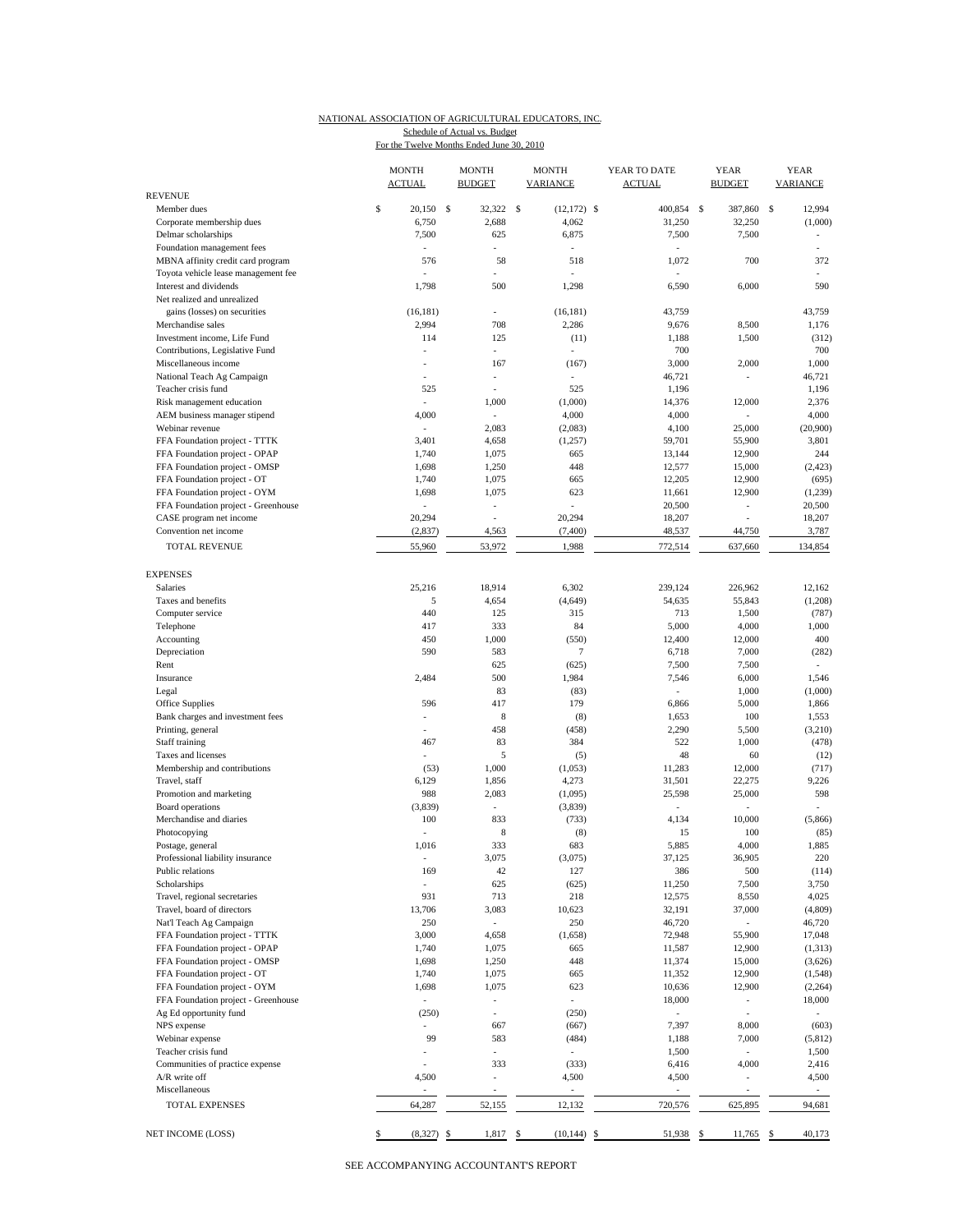#### NATIONAL ASSOCIATION OF AGRICULTURAL EDUCATORS, INC. Schedule of Convention Revenue and Expenses For the Twelve Months Ended June 30, 2010

|                                           | <b>MONTH</b><br><b>ACTUAL</b> |              | <b>MONTH</b><br><b>BUDGET</b> |              | <b>MONTH</b><br>VARIANCE | YEAR TO DATE<br><b>ACTUAL</b> |               | <b>YEAR</b><br><b>BUDGET</b> |    | <b>YEAR</b><br>VARIANCE |  |
|-------------------------------------------|-------------------------------|--------------|-------------------------------|--------------|--------------------------|-------------------------------|---------------|------------------------------|----|-------------------------|--|
| <b>REVENUE</b>                            |                               |              |                               |              |                          |                               |               |                              |    |                         |  |
| Convention, registration                  | \$                            | $\mathsf{s}$ | 6,396                         | $\mathbf{s}$ | $(6,396)$ \$             | 83,892                        | $\mathbf{s}$  | 76,750                       | -S | 7,142                   |  |
| Convention, tickets/workshops             |                               |              |                               |              |                          |                               |               |                              |    |                         |  |
| Convention, trade show                    |                               |              |                               |              |                          | 1,500                         |               |                              |    | 1,500                   |  |
| Convention - Ideas Unlimited              |                               |              |                               |              |                          | 5,000                         |               |                              |    | 5,000                   |  |
| Convention - Teacher Mentor               |                               |              |                               |              |                          | 4,250                         |               |                              |    | 4,250                   |  |
| Convention scholarship fund               |                               |              |                               |              |                          | 1,667                         |               |                              |    | 1,667                   |  |
| Convention, sponsorships - FFA Foundation | (2,250)                       |              | 2,083                         |              | (4, 333)                 | 12,790                        |               | 25,000                       |    | (12,210)                |  |
| Convention, host state social             |                               |              | ٠                             |              | ä,                       | 8,572                         |               |                              |    | 8,572                   |  |
| Convention, sponsorships                  | 24,279                        |              | 2,000                         |              | 22,279                   | 47,229                        |               | 24,000                       |    | 23,229                  |  |
| <b>TOTAL REVENUE</b>                      | 22,029                        |              | 10,479                        |              | 11,550                   | 164,900                       |               | 125,750                      |    | 39,150                  |  |
| <b>EXPENSES</b>                           |                               |              |                               |              |                          |                               |               |                              |    |                         |  |
| Convention, plaques and trophies          |                               |              | 208                           |              | (208)                    | 1,467                         |               | 2,500                        |    | (1,033)                 |  |
| Convention, printing                      |                               |              | 125                           |              | (125)                    | 3,416                         |               | 1,500                        |    | 1,916                   |  |
| Conventions, miscellaneous                |                               |              |                               |              | ÷,                       | 1,475                         |               |                              |    | 1,475                   |  |
| Convention, awards                        |                               |              |                               |              |                          | 8,365                         |               | 10,000                       |    | (1,635)                 |  |
| Convention, photography                   |                               |              |                               |              |                          | 28                            |               |                              |    | 28                      |  |
| Conventions, meal functions               | 24,279                        |              | 1,000                         |              | 23,279                   | 34,891                        |               | 12,000                       |    | 22,891                  |  |
| Convention, promotion and marketing       |                               |              | 125                           |              | (125)                    | 516                           |               | 1,500                        |    | (984)                   |  |
| Convention, postage and shipping          |                               |              | 167                           |              | (167)                    | 583                           |               | 2,000                        |    | (1, 417)                |  |
| Convention, equipment rental              |                               |              | 500                           |              | (500)                    | 8,616                         |               | 6,000                        |    | 2,616                   |  |
| Convention, workshops                     |                               |              |                               |              |                          |                               |               |                              |    |                         |  |
| Convention, host state social             |                               |              |                               |              |                          | 8,572                         |               | ä,                           |    | 8,572                   |  |
| Convention, speakers                      |                               |              |                               |              |                          |                               |               |                              |    |                         |  |
| Convention, trade show expense            |                               |              |                               |              |                          |                               |               |                              |    |                         |  |
| Convention, tour expenses                 |                               |              |                               |              |                          |                               |               |                              |    |                         |  |
| Convention, committee expense             |                               |              | 125                           |              | (125)                    | 2,527                         |               | 1,500                        |    | 1,027                   |  |
| Convention, sponsorships - FFA Foundation |                               |              | 2,083                         |              | (2,083)                  | 20,903                        |               | 25,000                       |    | (4,097)                 |  |
| Convention, travel/board of directors     |                               |              | 917                           |              | (917)                    | 15,629                        |               | 11,000                       |    | 4,629                   |  |
| Convention, staff travel                  | 587                           |              | 583                           |              | $\overline{4}$           | 9,375                         |               | 7,000                        |    | 2,375                   |  |
| Convention, other travel                  | $\frac{1}{2}$                 |              | 83                            |              | (83)                     |                               |               | 1,000                        |    | (1,000)                 |  |
| <b>TOTAL EXPENSES</b>                     | 24,866                        |              | 5,916                         |              | 18,950                   | 116,363                       |               | 81,000                       |    | 35,363                  |  |
| <b>NET INCOME (LOSS)</b>                  | \$<br>$(2,837)$ \$            |              | 4,563                         | \$           | $(7,400)$ \$             | 48,537                        | <sup>\$</sup> | 44,750                       | \$ | 3,787                   |  |